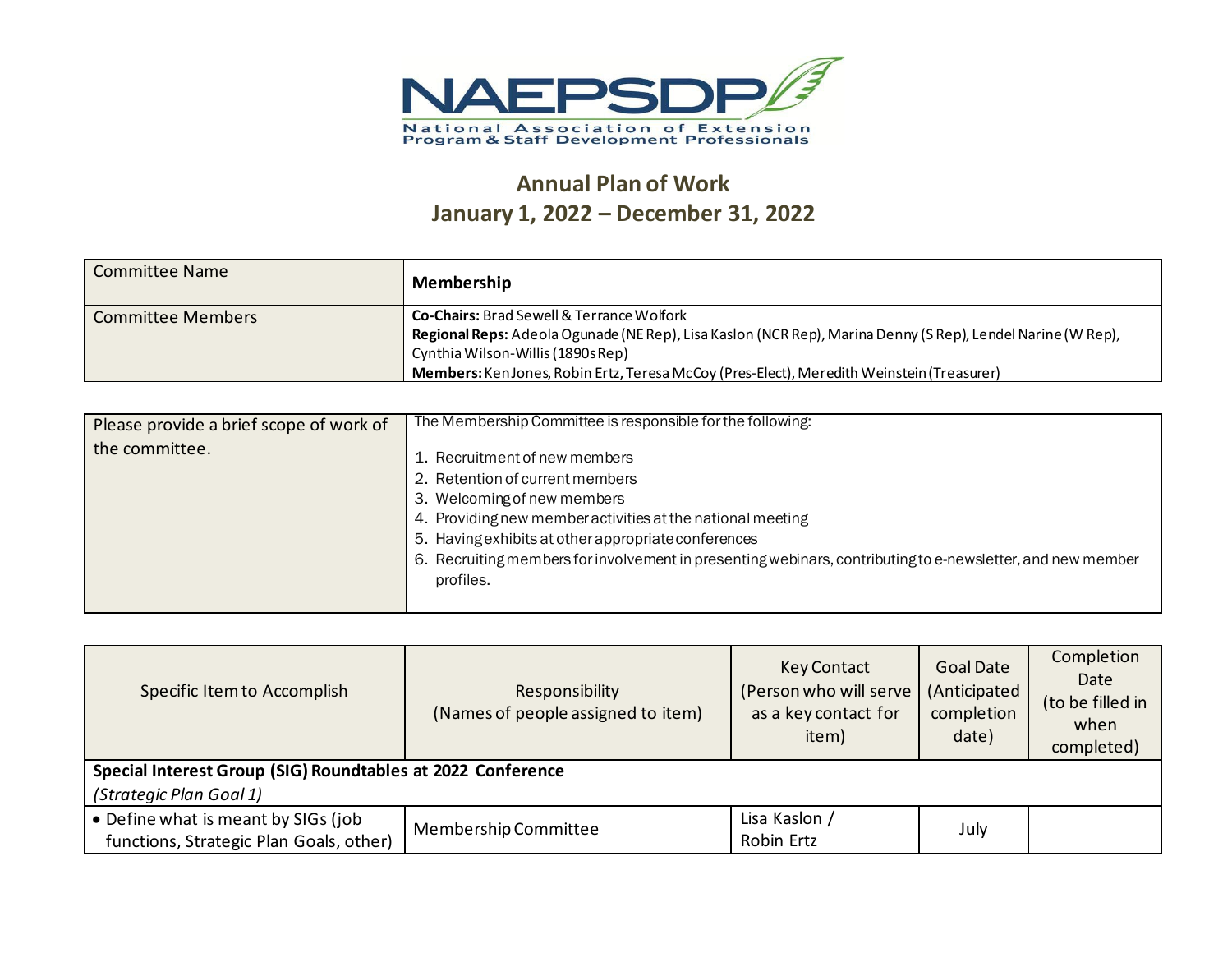| Specific Item to Accomplish                                 | Responsibility<br>(Names of people assigned to item) | <b>Key Contact</b><br>(Person who will serve<br>as a key contact for<br>item) | <b>Goal Date</b><br>(Anticipated<br>completion<br>date) | Completion<br>Date<br>(to be filled in<br>when<br>completed) |
|-------------------------------------------------------------|------------------------------------------------------|-------------------------------------------------------------------------------|---------------------------------------------------------|--------------------------------------------------------------|
| • Finalize what SIG Roundtable                              | Membership Committee                                 |                                                                               |                                                         |                                                              |
| discussion look like in execution and                       | (w/connection to Conference                          |                                                                               | November                                                |                                                              |
| share with Conference Committee                             | Committee                                            |                                                                               |                                                         |                                                              |
| • What is needed to make this happen                        | <b>TBD</b>                                           |                                                                               | 2022                                                    |                                                              |
| at conference? (Moderators,                                 | (w/connection to Conference                          |                                                                               | Conference                                              |                                                              |
| notetakers, etc.)                                           | Committee                                            |                                                                               |                                                         |                                                              |
| <b>Marketing Committee Connection</b>                       |                                                      |                                                                               |                                                         |                                                              |
| (Strategic Plan Goal 2)                                     |                                                      |                                                                               |                                                         |                                                              |
| • Introduce new members to                                  | <b>Regional Reps</b>                                 |                                                                               | Ongoing                                                 |                                                              |
| Association                                                 |                                                      | Adeola Ogunade /                                                              |                                                         |                                                              |
| • Solicit conference proposals from                         | <b>Regional Reps</b>                                 | Lendel Narine                                                                 | March $-$                                               |                                                              |
| regional membership                                         | (w/connection to Conference                          |                                                                               | May                                                     |                                                              |
|                                                             | Committee                                            |                                                                               |                                                         |                                                              |
| Explore best methods to encourage feedback from members     |                                                      |                                                                               |                                                         |                                                              |
| (Strategic Plan Goal 2 & 4)                                 |                                                      |                                                                               |                                                         |                                                              |
| • Coordinate with other committees to                       |                                                      |                                                                               |                                                         |                                                              |
| keep efforts intentional and minimize                       | <b>Brad Sewell</b>                                   | <b>Brad Sewell</b>                                                            | Ongoing                                                 |                                                              |
| duplication                                                 |                                                      |                                                                               |                                                         |                                                              |
| <b>Communication with LGI Deans and Directors</b>           |                                                      |                                                                               |                                                         |                                                              |
| (Strategic Plan Goal 3)                                     |                                                      |                                                                               |                                                         |                                                              |
| • Communicate membership in good                            | <b>Regional Reps</b>                                 | <b>Brad Sewell/Terrence</b>                                                   | Monthly                                                 |                                                              |
| standing deadline                                           | (w/support from Marketing Committee)                 | Wolfork                                                                       | through                                                 |                                                              |
|                                                             |                                                      |                                                                               | June 30                                                 |                                                              |
| <b>Mentors assigned for First-time Conference Attendees</b> |                                                      |                                                                               |                                                         |                                                              |
| (Strategic Plan Goals 3 & 4)                                |                                                      |                                                                               |                                                         |                                                              |
| • Refine and formalize clear                                | Membership Committee                                 |                                                                               | July                                                    |                                                              |
| expectations of Mentors                                     |                                                      |                                                                               |                                                         |                                                              |
| • Encourage current mentors to make                         |                                                      | Ken Jones                                                                     |                                                         |                                                              |
| mentees aware of Learning and                               | <b>Current Mentors</b>                               |                                                                               | Ongoing                                                 |                                                              |
| Professional development                                    |                                                      |                                                                               |                                                         |                                                              |
| opportunities within NAEPSDP                                |                                                      |                                                                               |                                                         |                                                              |